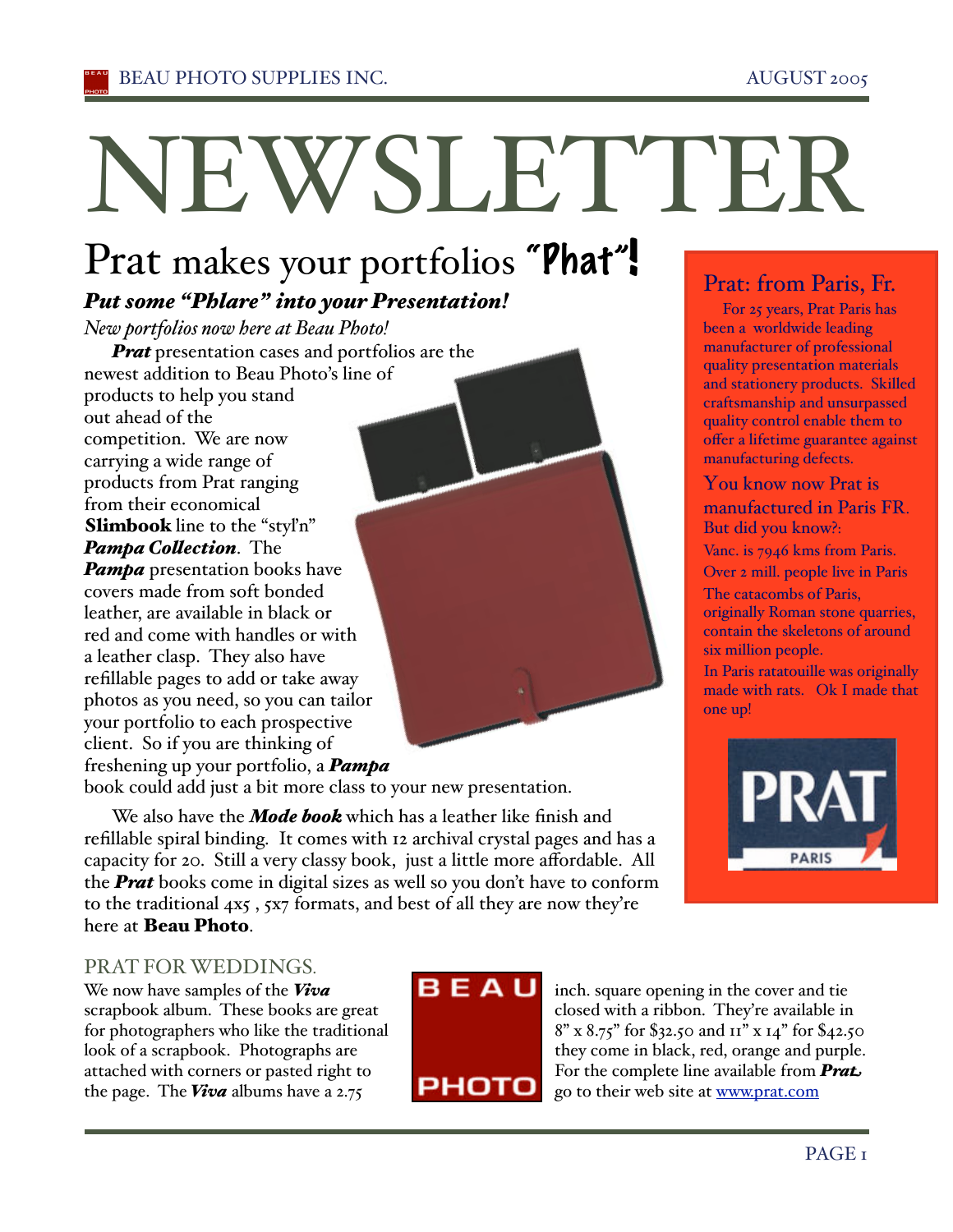## HOLGA ALERT:

The New *Holga 120N*!

Still retaining all of those fabulous and unique features that made the *Holga 120S* world famous, this newly



updated model, the *Holga 120N*, takes *Holga* photography to the next level. New features include a standard tripod mount  $\left(\frac{1}{4} \text{ in.}\right)$  and bulb selector for extra long exposures. Your film will now travel smoothly in either 6 x 4.5cm or 6 x 6 cm formats with the two plastic masks included. Also…no more broken fingernails…the format arrow on the back of the camera easily slides between 12 and 16 exposures.

The standard features from the *Holga 120S* still include: hot shoe flash sync, uses 120 roll film for 16 - 6 cm x 4.5 cm frames per roll or  $12 - 6x6$ frames. Perfect for classroom instruction, personal image-making and fine art photos. No batteries required!

#### Also new: the *Holga 120FN*!

Similar to the older 120SF model but with the same newly introduced features as the *Holga 120N*, this model comes with a built-in flash. Flash requires two AA batteries.

Serena Film and paper sales

# NEWS FROM "DA BACK"

Well it is that time again....... Out with the old & in with the new....

Hassellblad / Leica "BLOWOUT" pricing

|                                                         | <b>SALE</b>         | <b>REGULAR</b> |                           |             |                |
|---------------------------------------------------------|---------------------|----------------|---------------------------|-------------|----------------|
| 50mm CF Distagon f4                                     | $\$3749.00$         | \$4450.00      |                           |             |                |
| 150mm CFi Sonnar f4                                     | \$3999.00           | \$4725.00      |                           |             |                |
| 6093T Pro Shade                                         | \$450.00            | \$599.00       |                           |             |                |
| 180mm CFi Sonnar f4                                     | \$3999.00           | \$5000.00      |                           |             |                |
| 60mm CF Distagon f4                                     | \$2399.00           | \$3400.00      |                           |             |                |
| 160mm CB Tessar f4.8                                    | \$1995.00           | \$3500.00      |                           |             |                |
| 180mm CFE f4                                            | \$4399.00           | \$5300.00      |                           |             |                |
| 120mm Makro Planar                                      | \$3599.00           | \$4799.00      |                           |             |                |
| $A$ -12 Magazine $(4)$                                  | \$699.00            | \$1200.00      |                           |             |                |
| E-12 Magazine                                           | \$899.00            | \$1600.00      |                           |             |                |
| PME 90 Prism                                            | \$1699.00           | \$2149.00      |                           |             |                |
| PM 90 Prism                                             | \$700.00            | \$1200.00      |                           |             |                |
| 503 cw Body (2)                                         | \$2399.00           | \$3100.00      |                           |             |                |
| 501cm, 80cb, A-12 (3)                                   | \$3499.00           | \$4499.00      |                           | <b>SALE</b> | <b>REGULAR</b> |
| 30mm Xpan f5.6                                          | \$2999.00           | \$3899.00      | Leica R8 body             | \$2299.00   | \$2899.00      |
| Leica $35$ -70 f4 R                                     | \$1349.00           | \$1846.00      | $35$ mm $f2$              | \$2100.00   | \$2650.00      |
| Trinovid<br>IOX25                                       | \$459.00            | \$599.00       | Trinovid 8x20             | \$459.00    | \$599.00       |
| Please note that most items are I only unless specified |                     |                |                           |             |                |
| Nikon DIx& DI set                                       | \$2800.00 for both! |                | Canon ID body (used 5/10) |             | \$1500.00      |
| Nikon $F_5$ (3 available)                               | \$1300 (each)       |                | Canon ID body (used 7/10) |             | \$2000.00      |
| Chris                                                   |                     |                |                           |             | Pro Sales      |



|                           | <b>SALE</b> | <b>REGULAR</b> |
|---------------------------|-------------|----------------|
| Leica R8 body             | \$2299.00   | \$2899.00      |
| $35$ mm $f2$              | \$2100.00   | \$2650.00      |
| Trinovid 8x20             | \$459.00    | \$599.00       |
| Canon ID body (used 5/10) | \$1500.00   |                |
| Canon ID body (used 7/10) | \$2000.00   |                |
|                           |             | Pro Sales      |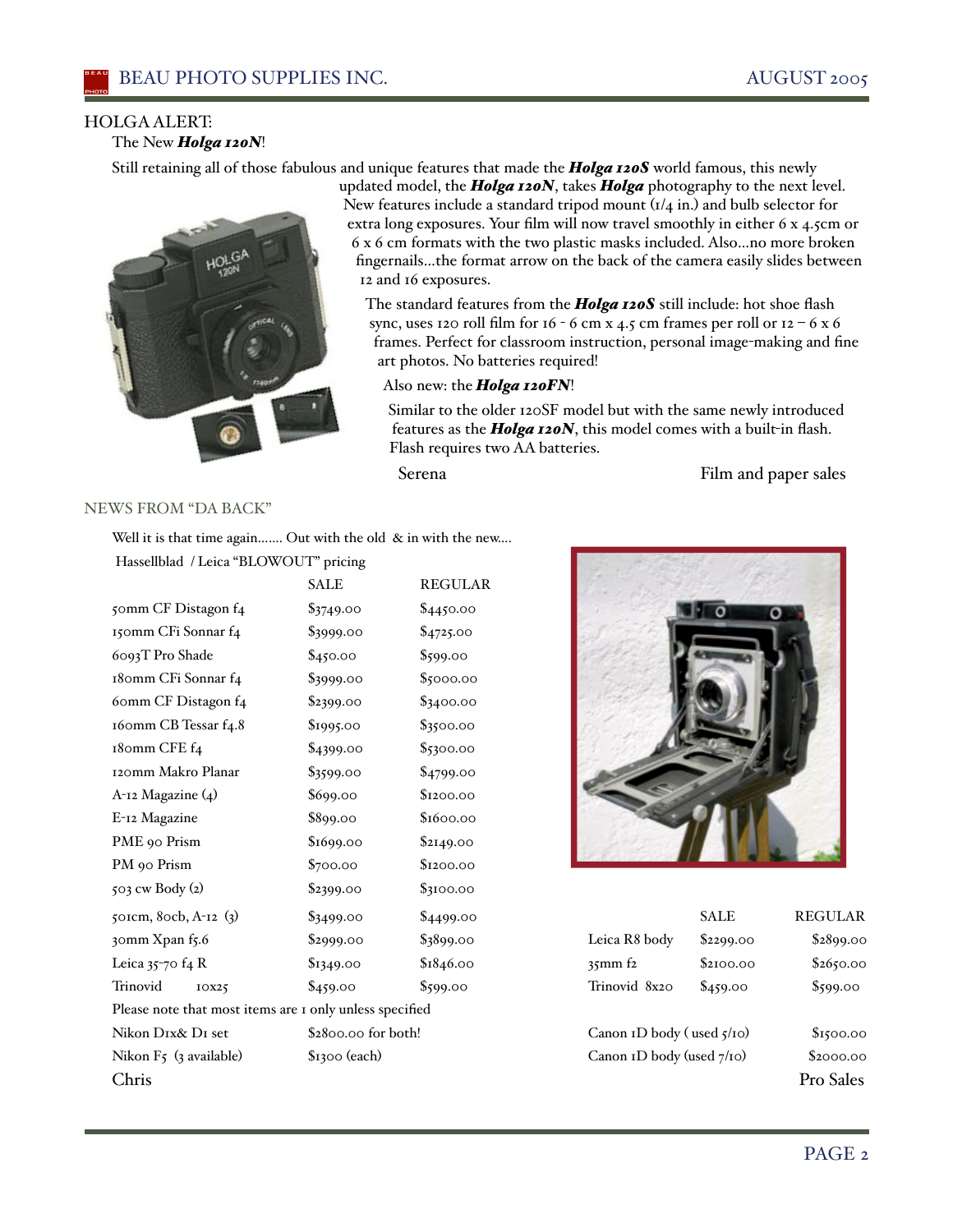### LEATHER ALBUM DESIGN. PROOF BOOK INTRODUCTORY SPECIAL!!! 10% OFF IN AUGUST!!!

As reported in last month's newsletter, our first shipment of Deluxe Proof books (made by Leather Album Designs) has arrived. What makes them deluxe? They are constructed (in Canada), using the same deluxe durapelle fabric as our Renaissance and Mario Acerboni albums. They are available in black, white, and burgundy, so they coordinate beautifully with the deluxe album systems offered at Beau Photo. The inside covers are fully lined with moire silk, providing additional continuity. The 4x5/4x6 3-up (set up for 210 prints) sell at \$50.00 each, and the 5x5 2-up (set up for 200 prints) for \$45.00. Also I'll be away on vacation for the first two weeks of August, returning on the 15th. Please be kind to my coworkers.

Barb **Albums** and Folder Sales

# MINI RENAISSANCE ALBUMS ON SALE!

These precious little mini albums come complete with 5 peel and stick, black/black pages that can hold up to ten 2 x 3 or 3 x 3 photographs. They are absolutely perfect for baby pictures, wedding give-a-ways, or to make an album for your bride-to-be's maid of honor. With their handsome little dust jackets and individual boxes, these babies are sure to be a hit!

The sale prices for the mini albums are as follows:

The Wallet Booklet 2  $1/2$  x 3 Reg. \$9.50 Sale \$8.50 The Mini Booklet 3x3 Reg. \$10.50 Sale \$9.50



# DIGITAL NEWS

Sensor Cleaning Article – Posted! (www.beauphoto.com/cleaning/)

Although nearly a month late, the digital-SLR sensor cleaning article I mentioned in the last newsletter is finally up. It turned out to be a much bigger project than anticipated. Happy reading and cleaning!

# Inventory Reduction SALE – Canon EOS-1D Mark II Digital SLR (\$4800)

We have a little more stock on hand than we're comfortable with, so take advantage of a great price for a professional 8 fps,  $8Mp$  body – a whopping \$600 off! Only while supplies last though...

Review EZDigiMagic DM180 Palm-Sized Portable Backup Device (\$449) (www.ezpnp-usa.com) Whaťs smaller, faster, less expensive, has better battery life, the same size hard drive and to top it all off, a funnier sounding name than an Epson P-2000? Why, the EZDigiMagic DM180 from EZPNP-USA – what else! The DM180 is a diminutive little memory card backup drive which is about the size of an Apple iPod and less than half the size of the Epson P-2000. Like the P-2000, it sports a hefty 40Gb hard drive, has slots for 7 different types of memory card and a USB 2.0 connection for fast downloads to your computer. What sets it apart from its competition is size,